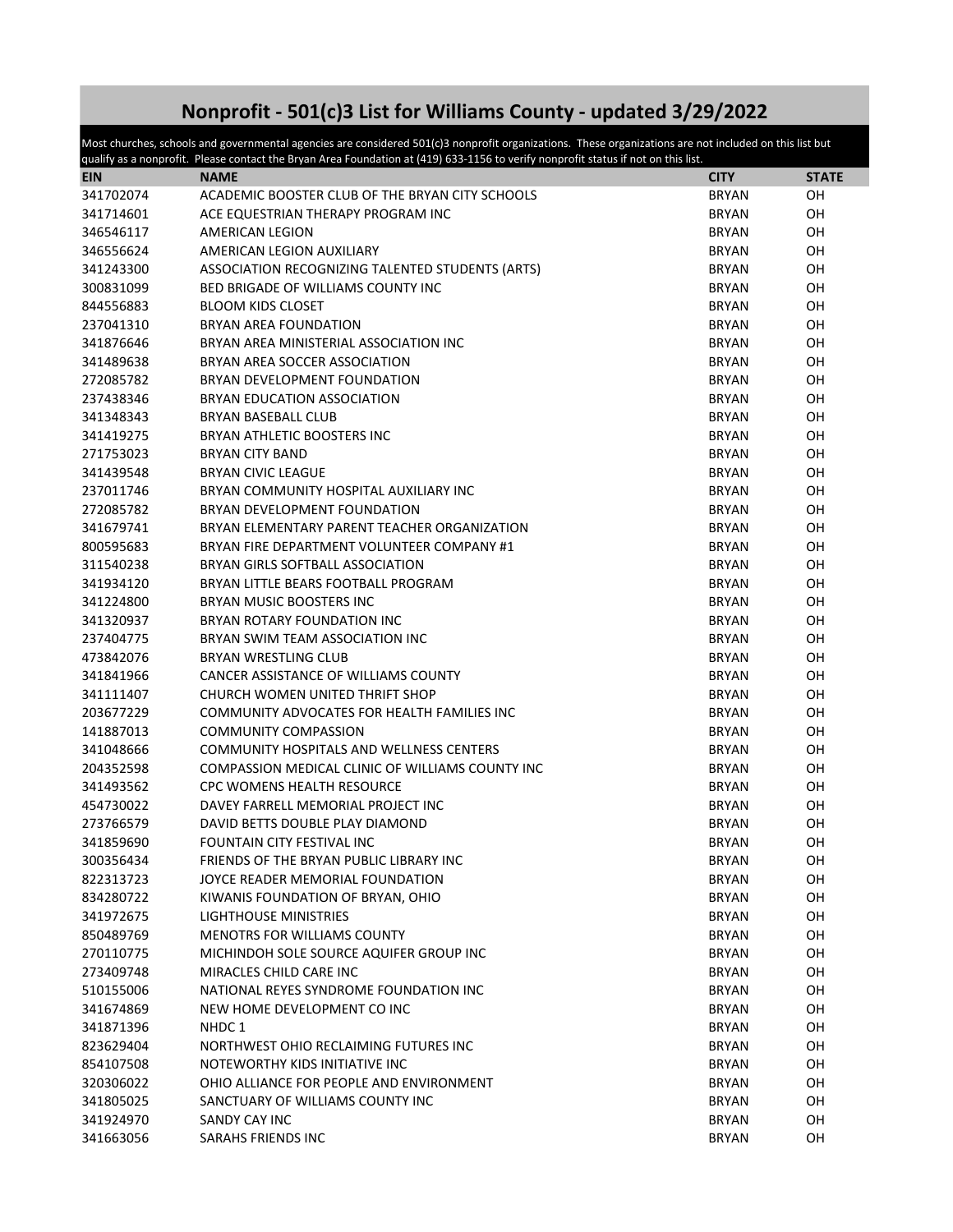| 341596175 | SHARE FOUNDATION OF COMMUNITY HOSPITALS OF WMS CO INC           | <b>BRYAN</b>      | OH        |
|-----------|-----------------------------------------------------------------|-------------------|-----------|
| 465367106 | STAND FIRM MINISTRIES OF NORTHWEST OHIO INC                     | <b>BRYAN</b>      | OH        |
| 346527352 | UNITED WAY OF WILLIAMS COUNTY                                   | <b>BRYAN</b>      | OН        |
| 300034538 | WILLIAMS COUNTY AIRPORT BOOSTERS INC                            | <b>BRYAN</b>      | OН        |
| 270140520 | <b>WILLIAMS COUNTY ALLIANCE</b>                                 | <b>BRYAN</b>      | OН        |
| 344455868 | WILLIAMS COUNTY ASSOC FOR THE MENTALLY HANDICAPPED              | <b>BRYAN</b>      | OH        |
| 205071765 | WILLIAMS COUNTY COMMUNITY CONCERT ASSOCIATION LIVE ON STAGE INC | <b>BRYAN</b>      | OH        |
| 823602881 | WILLIAMS COUNTY COMMUNITY GARDENING ASSOCIATION                 | <b>BRYAN</b>      | OH        |
| 320002896 | WILLIAMS COUNTY COMMUNITY THEATER INC                           | <b>BRYAN</b>      | OН        |
| 341448529 | WILLIAMS COUNTY FAMILY YMCA INC                                 | <b>BRYAN</b>      | OH        |
| 341697187 | WILIAMS COUNTY HABITAT FOR HUMANITY                             | <b>BRYAN</b>      | OH        |
| 237404782 | WILLIAMS COUNTY HUMANE SOCIETY                                  | <b>BRYAN</b>      | OH        |
| 300094723 | WILLIAMS COUNTY SENIOR CENTER SUPPORT FUND INC                  | <b>BRYAN</b>      | OН        |
| 341861426 | WILLIAMS COUNTY SPORTSMANS EDUCATIONAL ASSOC                    | <b>BRYAN</b>      | OН        |
| 821419360 | WILLIAMS COUNTY VETERANS MILITARY HERITAGE MUSEUM INC           | <b>BRYAN</b>      | OН        |
| 346556604 | AMERICAN LEGION AUXILIARY                                       | <b>EDGERTON</b>   | OН        |
| 270528446 | <b>BROOKS BUCKS FOUNDATION</b>                                  | <b>EDGERTON</b>   | OН        |
| 341593384 | EDGERTON AREA FOUNDATION INC                                    | <b>EDGERTON</b>   | OН        |
| 383113589 | EDGERTON ATHLETIC BOOSTERS INC                                  | <b>EDGERTON</b>   | OH        |
|           | EDGERTON COMMUNITY OUTREACH MINISTRIES INC                      |                   | OH        |
| 300191591 |                                                                 | <b>EDGERTON</b>   |           |
| 900954909 | <b>EDGERTON ELEMENTARY PTO</b>                                  | <b>EDGERTON</b>   | OH        |
| 346542286 | EDGERTON FIREFIGHTERS ASSOCIATION                               | <b>EDGERTON</b>   | OН        |
| 261477897 | <b>EDGERTON HISTORICAL SOCIETY</b>                              | <b>EDGERTON</b>   | OН        |
| 341250396 | <b>EDGERTON MUSIC BOOSTERS</b>                                  | <b>EDGERTON</b>   | OН        |
| 341422830 | EDGERTON RECREATION ASSOCIATION                                 | <b>EDGERTON</b>   | OН        |
| 472052383 | <b>EDGERTON YOUTH BASKETBALL</b>                                | <b>EDGERTON</b>   | OН        |
| 273251282 | <b>EDGERTON YOUTH SOCCER LEAGUE</b>                             | <b>EDGERTON</b>   | OН        |
| 311071584 | FRIENDS OF THE EDGERTON PUBLIC                                  | <b>EDGERTON</b>   | OН        |
| 814673869 | JOYFULL BIRD MINISTRIES                                         | <b>EDGERTON</b>   | OН        |
| 452451230 | NEVER LET GO MINISTRIES                                         | <b>EDGERTON</b>   | OН        |
| 346557281 | AMERICAN LEGION AUX                                             | <b>EDON</b>       | OН        |
| 203499651 | EDON AREA MINISTERIAL ASSOCIATION                               | <b>EDON</b>       | OН        |
| 204262472 | EDON NORTHWEST LOCAL SCHOOLS ACADEMIC BOOSTER CLUB INC          | <b>EDON</b>       | OH        |
| 341435269 | EDON NORTHWEST SCHOOL ALUMNI SCHOLARSHIP FUND                   | <b>EDON</b>       | OH        |
| 311604266 | EDON SUMMER BALL LEAGUE                                         | <b>EDON</b>       | OH        |
| 383687430 | EDON YOUTH FOOTBALL LEAGUE                                      | <b>EDON</b>       | OH        |
| 811322792 | <b>FLORENCE TWP FIREFIGHTERS ASSOCIATION</b>                    | <b>EDON</b>       | OН        |
| 208399867 | FRIENDS OF THE EDON PUBLIC LIBRARY INC                          | <b>EDON</b>       | OH        |
| 237252361 | AMERICAN LEGION                                                 | <b>MONTPELIER</b> | OH        |
| 341229510 | COMMUNITY HOSPITAL AND WELLNESS CENTER MONTPELIER AUXILIARY INC | <b>MONTPELIER</b> | OH        |
| 813497231 | FIRE AND IRON MC STATION 84                                     | <b>MONTPELIER</b> | <b>OH</b> |
| 472508881 | FIRST CLUB INC                                                  | <b>MONTPELIER</b> | <b>OH</b> |
| 510507451 | FRIENDS OF THE MONTPELIER PARKS                                 | <b>MONTPELIER</b> | <b>OH</b> |
| 341559067 | FRIENDS OF THE MONTPELIER PUBLIC LIBRARY                        | <b>MONTPELIER</b> | OH        |
| 205067194 | HANDS HELPING HANDS MINISTRY INC                                | <b>MONTPELIER</b> | <b>OH</b> |
| 320512219 | <b>JUST FOR KICKZ</b>                                           | <b>MONTPELIER</b> | OH        |
| 341875917 | KONNECTING AND MULTIPLYING INTERNATIONAL                        | <b>MONTPELIER</b> | OH        |
| 465019003 | MONTPELIER ACADEMIC BOOSTERS                                    | <b>MONTPELIER</b> | OH        |
| 341577486 | MONTPELIER AREA FOUNDATION INC                                  | <b>MONTPELIER</b> | OН        |
| 341889540 | <b>MONTPELIER ATHLETIC BOOSTERS INC</b>                         | <b>MONTPELIER</b> | OН        |
| 453450834 | <b>MONTPELIER CIVIC LEAGUE</b>                                  | <b>MONTPELIER</b> | OН        |
| 300521156 | <b>MONTPELIER EDUCATION ASSOCIATION</b>                         | <b>MONTPELIER</b> | OН        |
| 205365256 | <b>MONTPELIER FIREFIGHTERS ASSOCIATION</b>                      | <b>MONTPELIER</b> | OН        |
| 341809000 | <b>MONTPELIER MUSIC BOOSTERS</b>                                | <b>MONTPELIER</b> | OН        |
| 341041914 | <b>MONTPELIER NURSERY SCHOOL</b>                                | <b>MONTPELIER</b> | OН        |
| 822350046 | MONTPELIER POLICE RESERVE UNIT INC                              | <b>MONTPELIER</b> | OН        |
|           | MONTPELIER VINTAGE HOMES ASSOCIATION                            | <b>MONTPELIER</b> |           |
| 311425112 |                                                                 |                   | OH        |